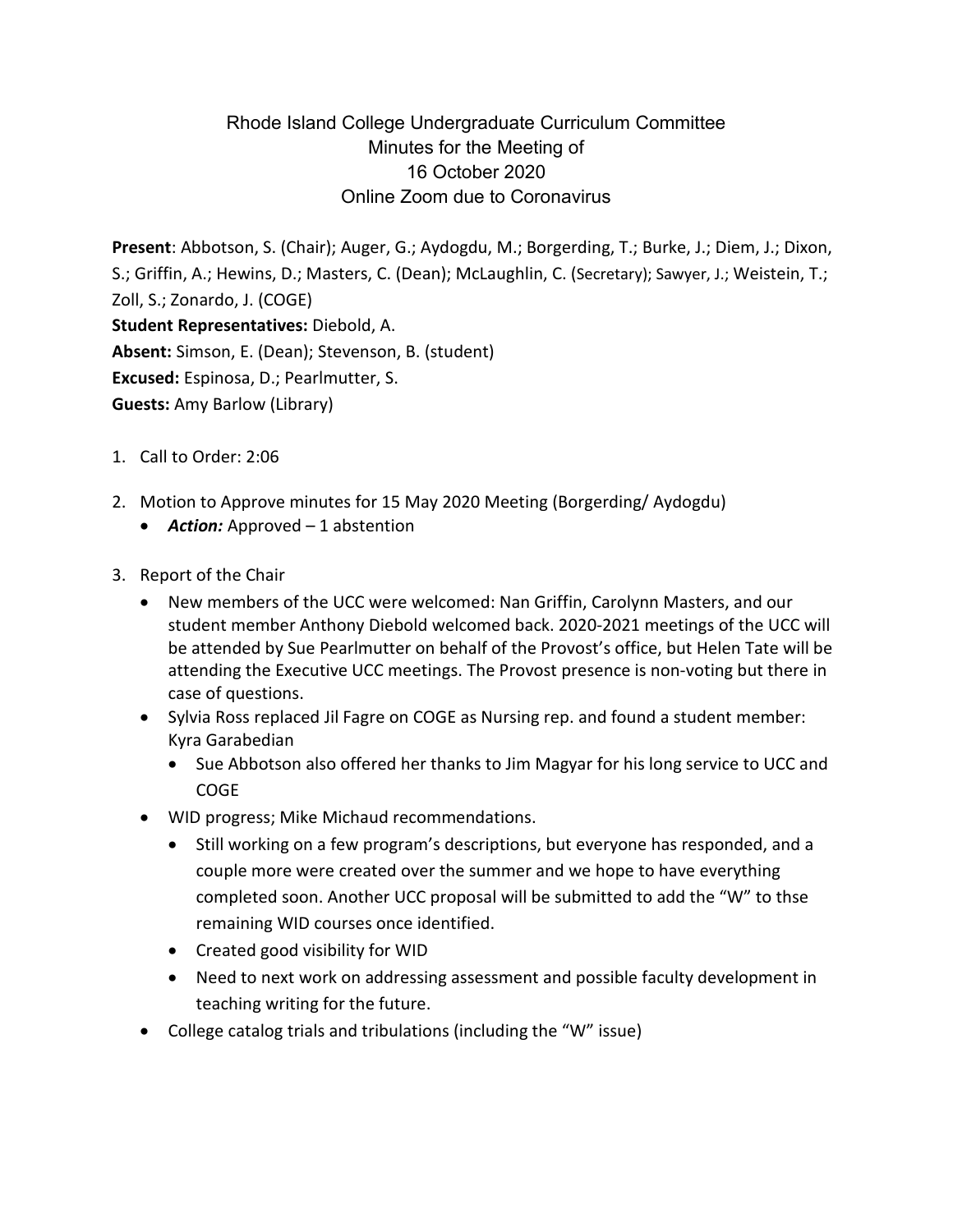- Still working on catalog WID branding needs to be assigned to those courses in PeopleSoft, but has already been done in the catalog (hopefully this will not cause any confusion)
- Late arrival of catalog info has stalled the effort and Records is busy on other matters
- Course deletions in progress original list of 409 was reduced to 82 as all X50, X80, X9X can be kept: (potential candidates--FAS: 64; FSEHD 10; SOB 2; SON 1; SWRK 4).
- 4. Monthly Reports (Writing Board suspended for this year—there will be no reports or Jan. Faculty Workshop)
	- COGE The Monthly Report from COGE can be reviewed at: [http://www.ric.edu/curriculum\\_committee/Pages/Monthly-Reports.aspx](http://www.ric.edu/curriculum_committee/Pages/Monthly-Reports.aspx)
		- Discussion about COGE and possible revisions to Gen Ed. ensued
		- Role of Sue Pearlmutter in this process was discussed, including clarification of her current job title to ascertain her level of authority
		- Joe Zornado asserted that Sue Pearlmutter was supportive of the effort to explore the Gen Ed revision
		- Joe related that Helen Tate wants the review and has asked that the process is done methodically and deliberately
		- Joe requested that the committee provide comments and ideas about revision to the Gen Ed program – mirrors somewhat the request for comments on FYS improvements and revisions
- 5. Annual Report
	- Student Designed Majors (2019-2020) The Annual Report from Student Designed Majors can be reviewed at: [http://www.ric.edu/curriculum\\_committee/Documents/Student-Designed-Majors-](http://www.ric.edu/curriculum_committee/Documents/Student-Designed-Majors-)Annual-Report-2019-20.pdf
- 6. New Business

## *CSCI*

## *Motion to Approve:* 20-21-001 (

• 20-21-001 Approve revising the CSCI BA and BS programs to add CSCI 402 Cyber Security Principles as a required elective.

**Discussion:** #001 requests approval for a revision to the CSCI BA and BS programs to add the already exisiting CSCI 402 Cyber Security Principles as a required elective, to encourage students to learn more about this increasingly important field

*Action: Unanimously Approved*